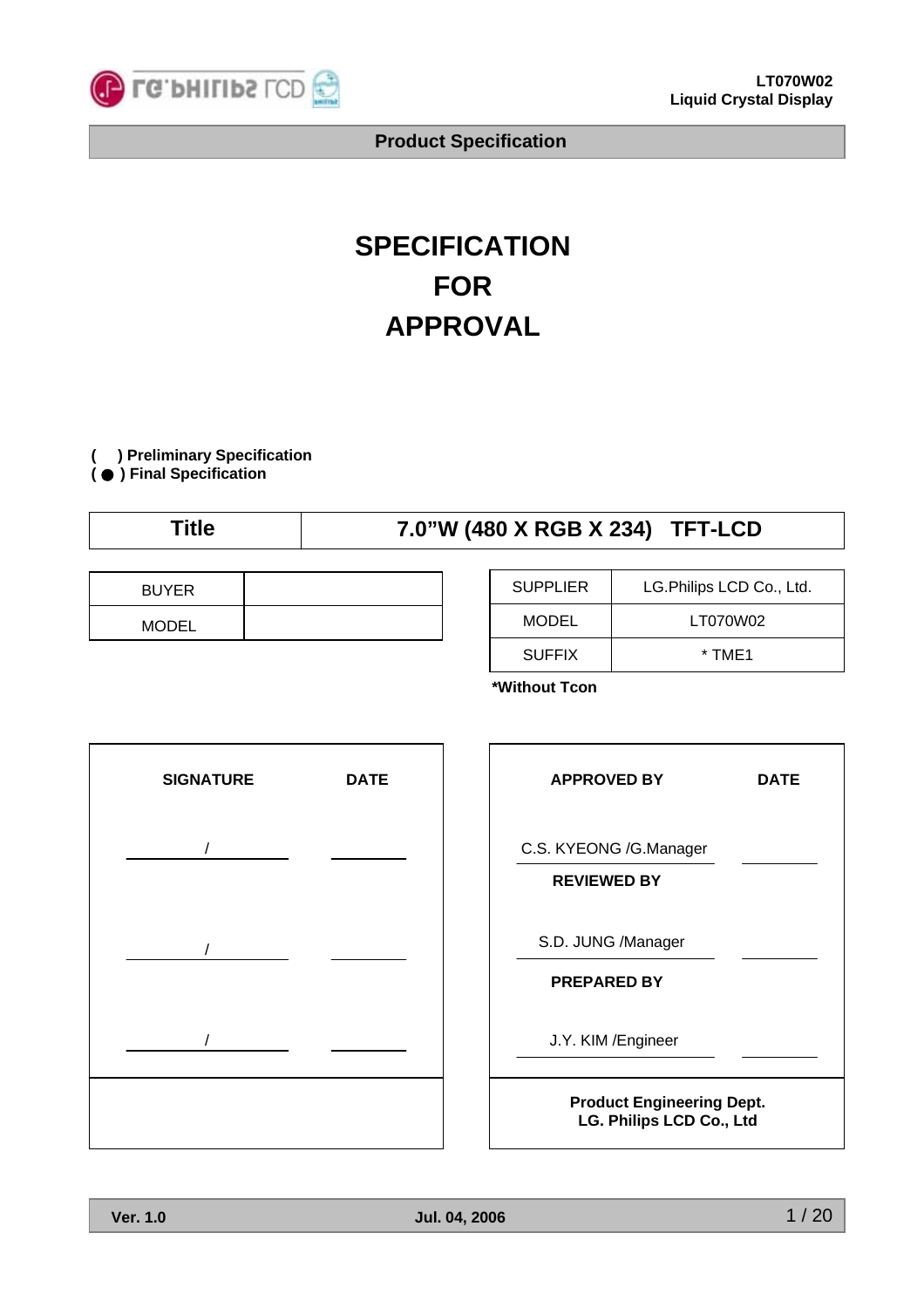

## **CONTENTS**

| NO.            | <b>ITEM</b>                            | <b>PAGE</b>    |
|----------------|----------------------------------------|----------------|
| 0              | <b>Record of Revisions</b>             | 3              |
| 1              | Summary                                | 4              |
| $\overline{2}$ | Features                               | 4              |
| 3              | <b>General Specification</b>           | 4              |
| 4              | Interface (Input Terminal)             | 5              |
| 5              | Absolute Maximum Ratings               | 6              |
| 6              | <b>Electrical Characteristics</b>      | $\overline{7}$ |
| $\overline{7}$ | <b>Electro-optical Characteristics</b> | 12             |
| 8              | <b>Mechanical Characteristics</b>      | 15             |
| 9              | <b>Reliability Test</b>                | 17             |
| 10             | Packing                                | 18             |
| 11             | Precautions                            | 19             |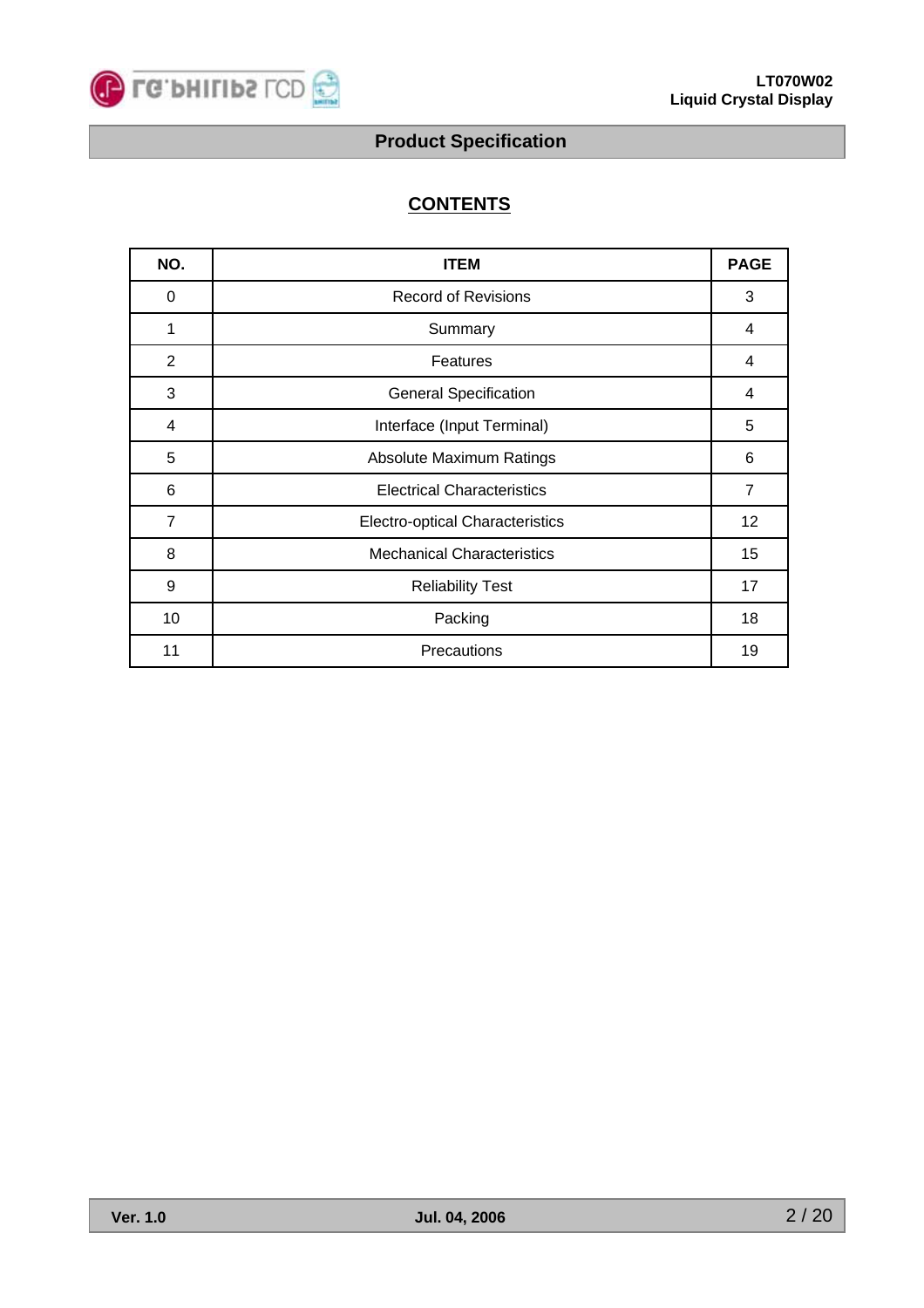

## **RECORD OF REVISIONS**

| <b>Revision No.</b>                | <b>Revision Date</b> | Page | <b>Summary</b> |
|------------------------------------|----------------------|------|----------------|
| $1.0\,$                            | Jul.04.2006          |      | Final          |
|                                    |                      |      |                |
|                                    |                      |      |                |
|                                    |                      |      |                |
|                                    |                      |      |                |
|                                    |                      |      |                |
|                                    |                      |      |                |
|                                    |                      |      |                |
|                                    |                      |      |                |
|                                    |                      |      |                |
|                                    |                      |      |                |
|                                    |                      |      |                |
|                                    |                      |      |                |
|                                    |                      |      |                |
|                                    |                      |      |                |
|                                    |                      |      |                |
|                                    |                      |      |                |
|                                    |                      |      |                |
|                                    |                      |      |                |
|                                    |                      |      |                |
|                                    |                      |      |                |
|                                    |                      |      |                |
|                                    |                      |      |                |
| ,,,,,,,,,,,,,,,,,,,,,,,,,,,,,,,,,, |                      |      |                |
|                                    |                      |      |                |
|                                    |                      |      |                |
|                                    |                      |      |                |
|                                    |                      |      |                |
|                                    |                      |      |                |
|                                    |                      |      |                |
|                                    |                      |      |                |
|                                    |                      |      |                |
|                                    |                      |      |                |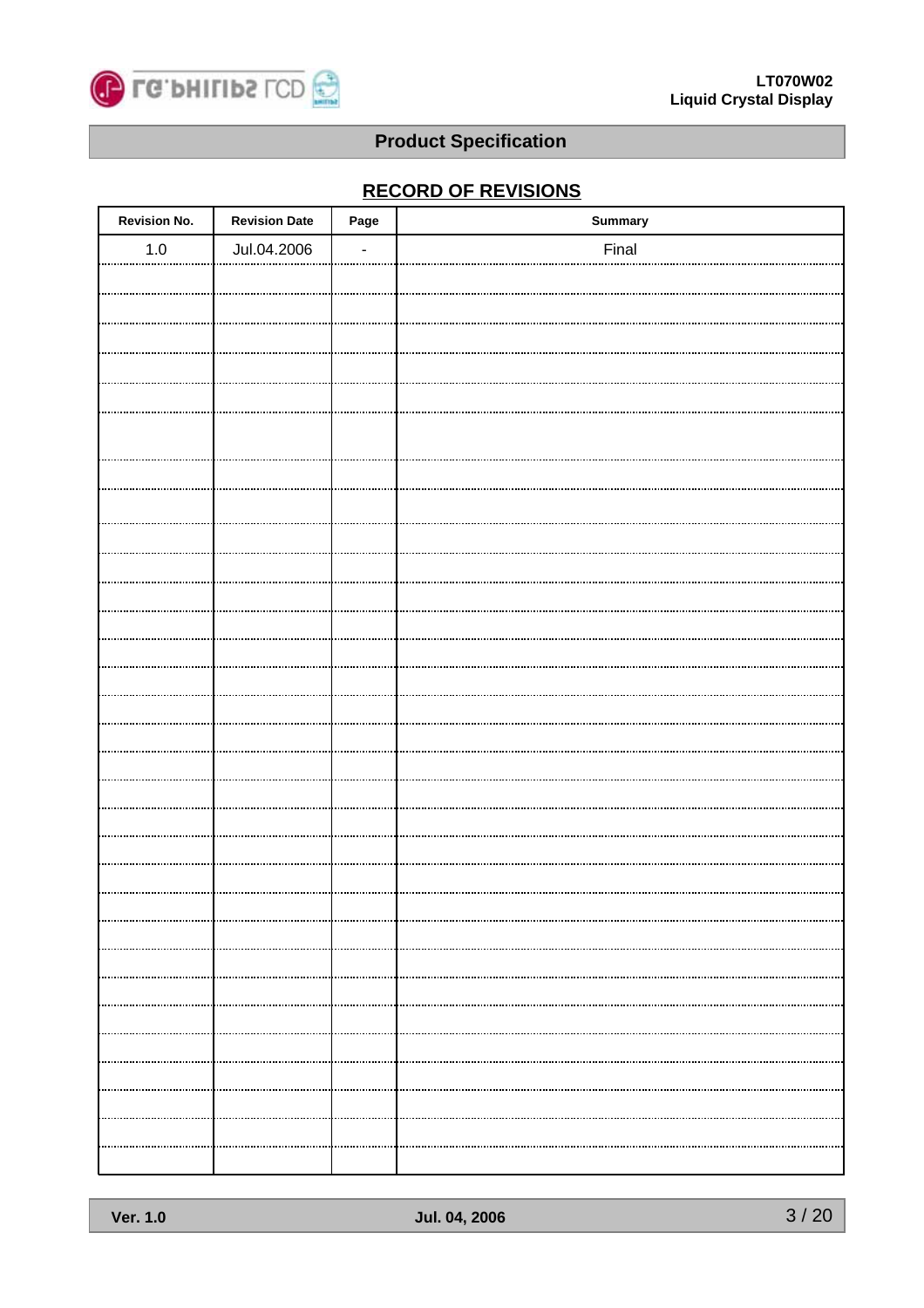

#### **1. Summary**

The LT070W02-TME1 is a **Board Assembly Product** of TFT LCD without any extra system.

This Board Assembly utilizes amorphous silicon thin film transistors and a 16:9 aspect ratio. A 7.0" active matrix liquid crystal display allows full color to be displayed.

The applications are Portable DVD, Multimedia applications and others AV system.

#### **2. Features**

•Utilizes a panel with a 16:9 aspect ratio, which makes the module suitable for use in wide-screen systems.

•The 7.0" screen produces a high resolution image that is composed of 112,320 pixel elements in a stripe arrangement.

•Wide viewing angle technology is employed.

[The most suitable viewing direction is in the 6 o'clock direction.]

•By adopting an active matrix drive, a picture with high contrast is realized.

•This Board Assembly is accomplished through the use of COG mounting technology.

•By adopting a high aperture panel, high transmittance color filter and high transmission polarizing plates, transmittance ratio is realized.



#### **3. General Specification**

| <b>CHARACTERISTIC ITEM</b> | <b>SPECIFICATION</b>                                    |  |  |  |  |
|----------------------------|---------------------------------------------------------|--|--|--|--|
| Video Signal Interface     | Analog Video Interface                                  |  |  |  |  |
| <b>Display Technology</b>  | a-Si TFT active matrix                                  |  |  |  |  |
| Display Mode               | TN Type Full Color / Transmitting Type / Normally White |  |  |  |  |
| Screen Size (Diagonal)     | $7.0$ " (17.78)                                         |  |  |  |  |
| <b>Outline Dimension</b>   | 162.7mm (W) X 149.4mm (H) X 1.75mm (D)                  |  |  |  |  |
| Active Area                | 154.08mm (W) X 86.58mm (H)                              |  |  |  |  |
| Number Of dots             | 480(H) X 3(R, G, B) X 234(V)                            |  |  |  |  |
| Dot Pitch                  | $0.107$ mm (W) $X$ 0.370mm (H)                          |  |  |  |  |
| Color Filter Array         | <b>RGB</b> vertical stripes                             |  |  |  |  |
| Weight                     | 60 g (Max.)                                             |  |  |  |  |
| <b>Surface Treatment</b>   | Anti-Glare Treatment                                    |  |  |  |  |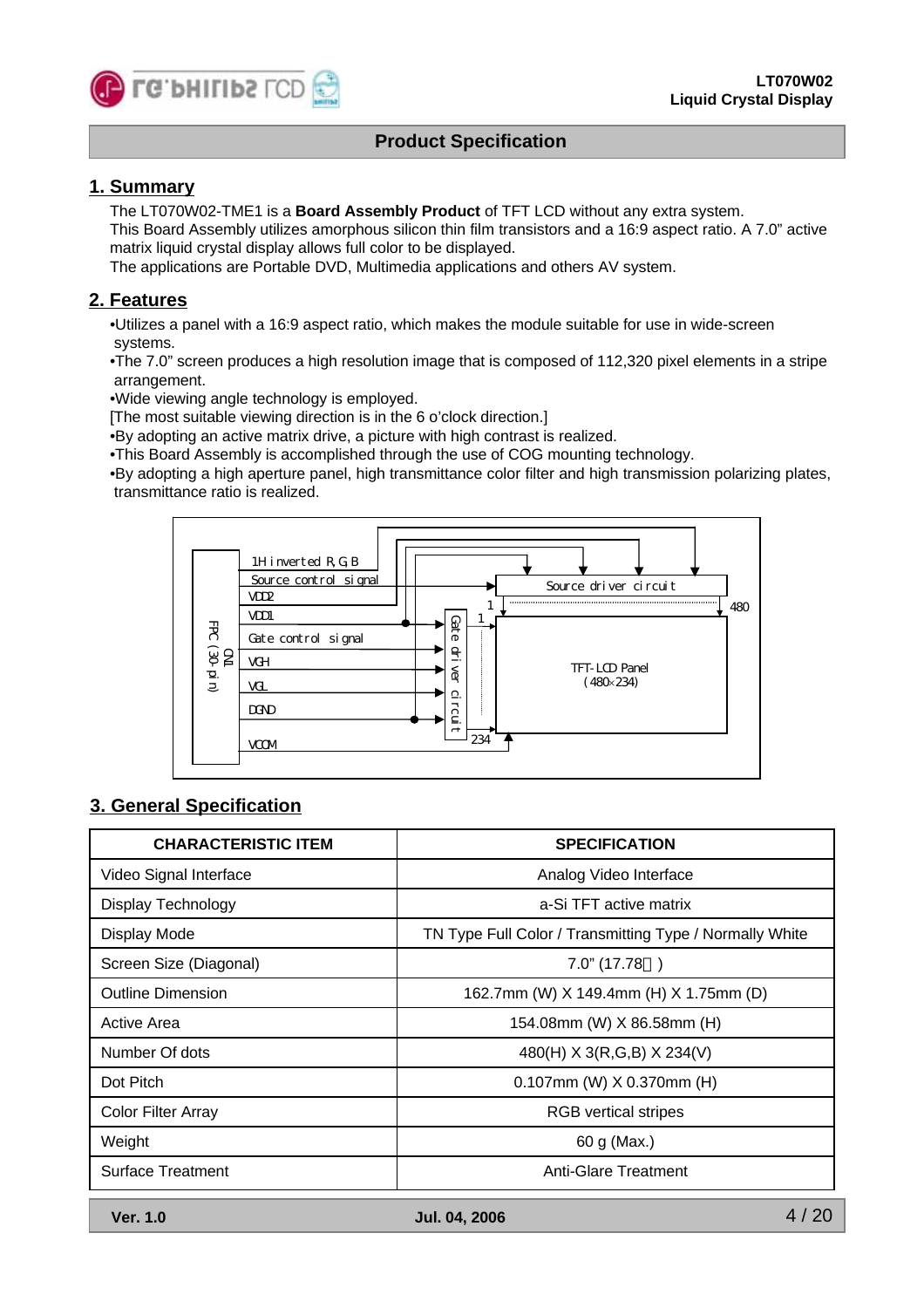

## **4. Interface (Input terminal)**

#### 1> TFT-LCD Panel Driving Part

| Pin No. | <b>SYMBOL</b>    | <b>FUNCTION</b>                                     | <b>REMARK</b>                     |
|---------|------------------|-----------------------------------------------------|-----------------------------------|
| 1       | VD <sub>D1</sub> | Power Line For Logic                                |                                   |
| 2       | VDD <sub>1</sub> | Power Line For Logic                                |                                   |
| 3       | <b>DS</b>        | Gate Driver Double Scan Control                     | See P.11                          |
| 4       | U/D              | Up/Down Scanning Change                             | See 6-3> P.9                      |
| 5       | <b>STV</b>       | Gate Scanning Start Signal (GSP)                    |                                   |
| 6       | <b>CLK</b>       | Gate Driver Scanning Clock Pulse (GSC)              |                                   |
| 7       | OE               | Gate Driver Output Enable (GOE)                     | H: enable / L:disable             |
| 8       | <b>DSOE</b>      | Gate Driver Double Scan Pulse Width Control         | See P.11                          |
| 9       | <b>DGND</b>      | Ground For Logic Circuit                            |                                   |
| 10      | <b>VGL</b>       | Gate Driver Negative Voltage                        |                                   |
| 11      | <b>VGH</b>       | Gate Driver Positive Voltage                        |                                   |
| 12      | AGND             | <b>Ground For Analog Circuit</b>                    |                                   |
| 13      | AGND             | <b>Ground For Analog Circuit</b>                    |                                   |
| 14      | VDD <sub>2</sub> | Power Line For Source Driver IC                     |                                   |
| 15      | VDD <sub>2</sub> | Power Line For Source Driver IC                     |                                   |
| 16      | <b>VB</b>        | Blue Analog Video Signal                            |                                   |
| 17      | VG               | Green Analog Video Signal                           |                                   |
| 18      | <b>VR</b>        | Red Analog Video Signal                             |                                   |
| 19      | <b>DGND</b>      | <b>Ground For Logic Circuit</b>                     |                                   |
| 20      | STH <sub>2</sub> | Source Scanning Left Start Signal (STHL)            |                                   |
| 21      | SEQ/SIM          | Sampling Mode Change                                | Forced Simultaneous Sampling Mode |
| 22      | L/R              | Left/Right Scanning Change                          | See 6-3> P.9                      |
| 23      | <b>RESET</b>     | Source Driver Reset                                 | No use                            |
| 24      | SOE              | Source Driver Output Enable (INH)                   | H: disable / L: enable            |
| 25      | CPH <sub>1</sub> | Source Driver Clock Signal 1(SSC_1)                 |                                   |
| 26      | CPH <sub>2</sub> | Source Driver Clock Signal 2 (SSC_2)                |                                   |
| 27      | CPH <sub>3</sub> | Source Driver Clock Signal 3 (SSC_3)                |                                   |
| 28      | STH <sub>1</sub> | Source Scanning Right Start Signal (STHR)           |                                   |
| 29      | VEE              | Gate Driver Negative Voltage For Internal Operation |                                   |
| 30      | VCOM             | Voltage Applied To Color Filter Substrate           |                                   |

\*\*The matching connector part number is **GF053-30S-LSS(Bottom Contact Type) or GF055-30S-LSS (Top Contact Type)** manufactured by LG Cable Ltd. or equivalent.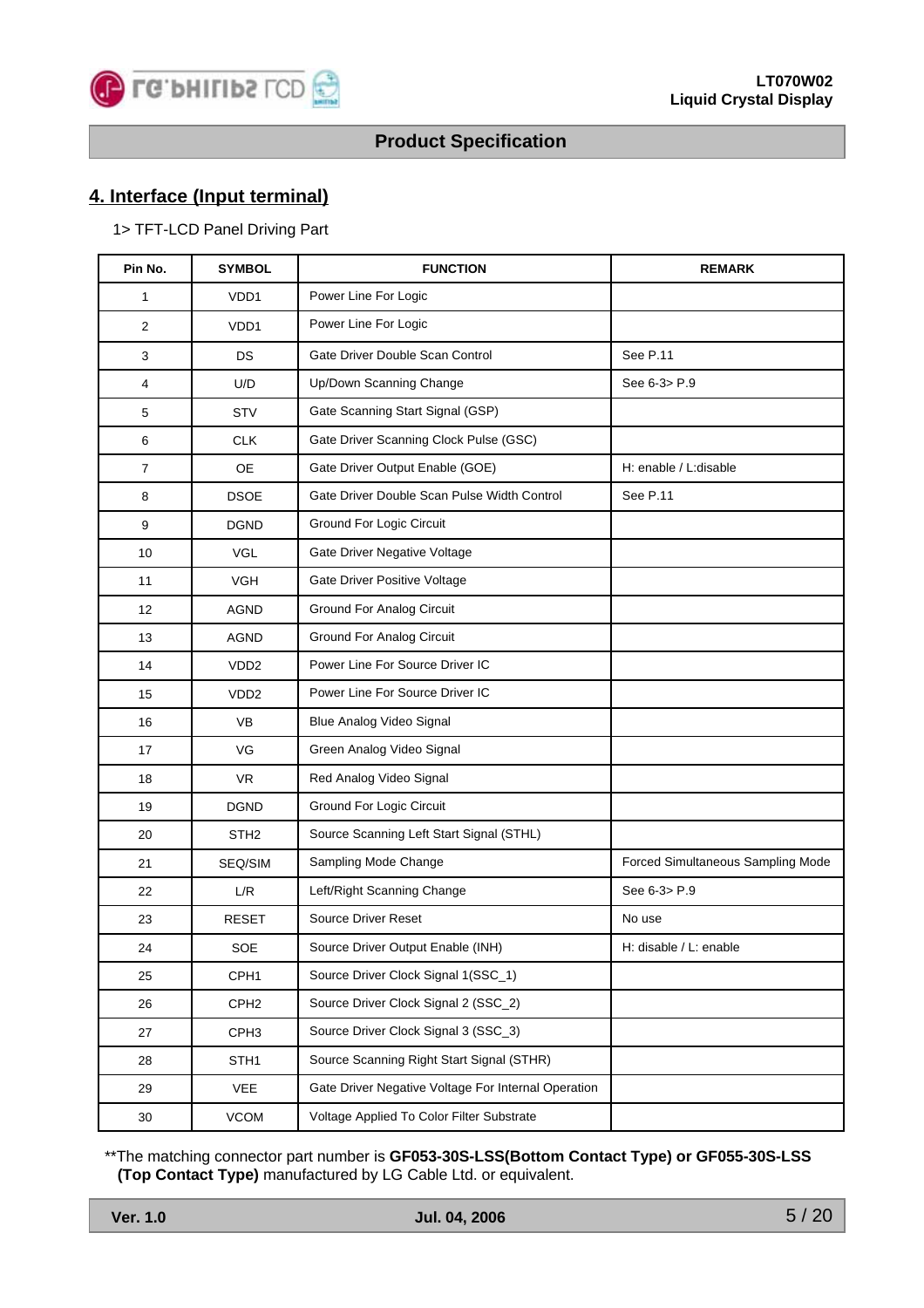

#### **5. Absolute Maximum Ratings**

| <b>PARAMETER</b>                                       | <b>SYMBOL</b>           | <b>CONDITION</b> | MIN.      | MAX.       | <b>UNIT</b> | <b>REMARK</b>           |
|--------------------------------------------------------|-------------------------|------------------|-----------|------------|-------------|-------------------------|
| Logic Voltage                                          | VDD <sub>1</sub>        | $T_a = 25$       | $-0.5$    | 6.0        | V           |                         |
| Source Driver Voltage                                  | VDD <sub>2</sub>        | $T_a = 25$       | $-0.5$    | 6.0        | $\vee$      |                         |
| Digital Input Signals                                  | $V_{DI}$                | $T_a = 25$       | $-0.5$    | $VDD1+0.5$ | $\vee$      | [Note 5-1]              |
| Analog Input Signals                                   | $V_{AI}$                | $T_a = 25$       | $-0.5$    | $VDD2+0.5$ | $\vee$      | [Note 5-2]              |
| <b>Gate Driver</b><br><b>High Supply Voltage</b>       | <b>VGH</b>              | $T_a = 25$       | $-0.5$    | 28         | $\vee$      |                         |
| Gate Driver Internal Negative<br><b>Supply Voltage</b> | <b>VEE</b>              | $T_a = 25$       | $-16$     | 0.5        | $\vee$      |                         |
| <b>Gate Driver</b><br>Low Supply Voltage               | <b>VGL</b>              | $T_a = 25$       | $VEE-0.3$ | $VEE+7.0$  | $\vee$      |                         |
| Storage Temperature                                    | $T_{\rm st}$            |                  | $-20$     | 70         |             | [Note 5-3,4]            |
| <b>Operating Temperature</b><br>(Ambient Temperature)  | $\mathsf{T}_\mathsf{a}$ |                  | $-10$     | 60         |             | [Note 5-<br>$3,4,5,6$ ] |

[Note 5-1] DS, U/D, STV, CLK, OE, DSOE, STH1,STH2, L/R, SOE, CPH1, CPH2, CPH3

[Note 5-2] VR, VG, VB

[Note 5-3] This rating applies to all parts of the module and should not be exceeded.

- [Note 5-4] Maximum wet-bulb temperature is 60 . Condensation of dew must be avoided as electrical current leaks will occur, causing a degradation of performance specifications.
- [Note 5-5] The operating temperature only guarantees operation of the circuit. The contrast, response speed, and the other specification related to electro-optical display quality is determined at the room temperature, Ta 25 .
- [Note 5-6] Ambient temperature when the backlight is lit (reference value).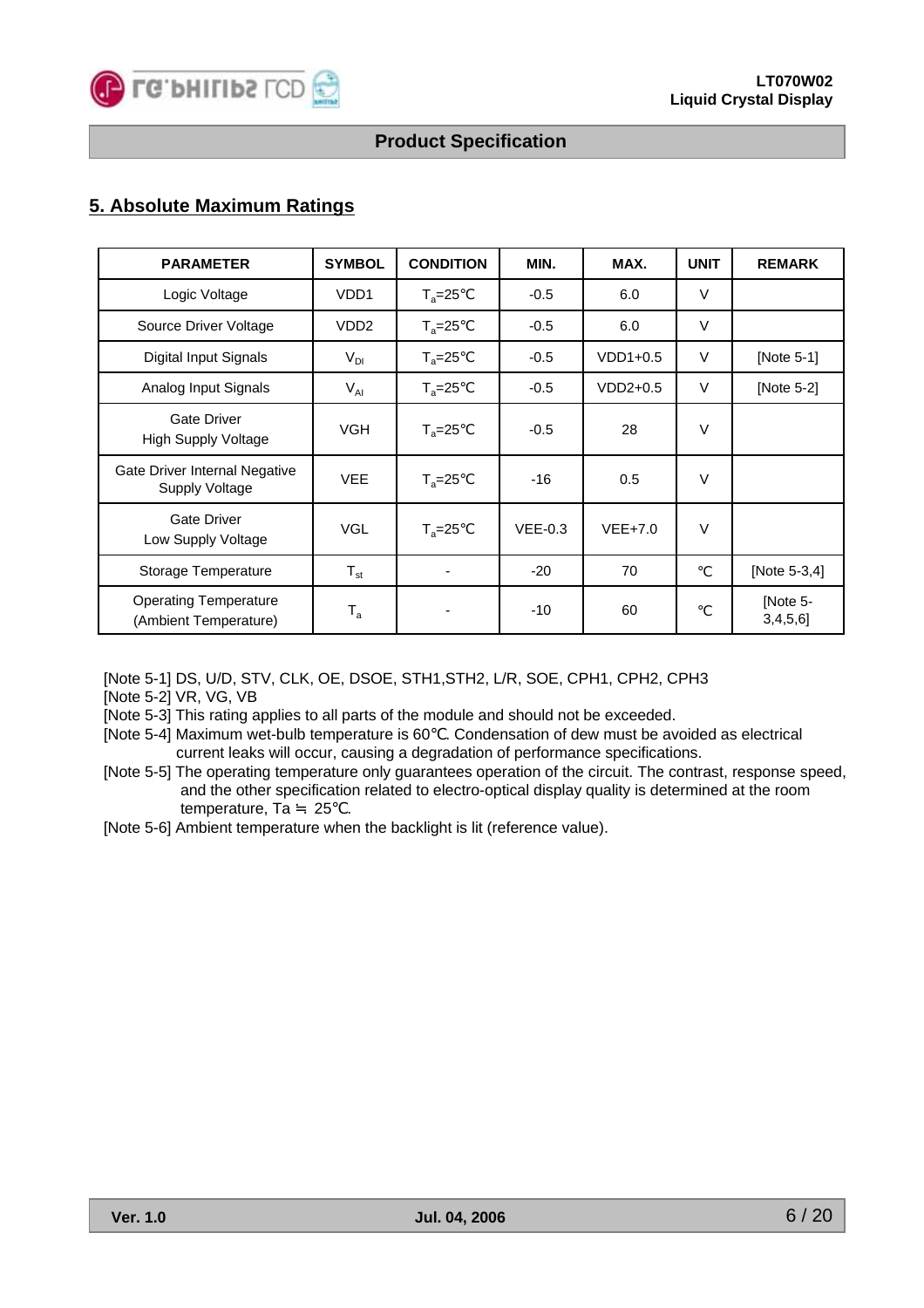

#### **6. Electrical Characteristics**

#### 1> Recommended Operating Conditions

#### TFT-LCD Panel Driving Section

|                                   |                                                   |     |                          |          |                |                   |             | $T_a = 25$    |
|-----------------------------------|---------------------------------------------------|-----|--------------------------|----------|----------------|-------------------|-------------|---------------|
| <b>PARAMETER</b>                  |                                                   |     | <b>SYMBOL</b>            | MIN.     | TYP.           | MAX.              | <b>UNIT</b> | <b>REMARK</b> |
|                                   | Logic Supply Voltage                              |     | VD <sub>D1</sub>         | 3.0      | 3.3            | 3.6               | V           |               |
|                                   | High Level                                        |     | $V_{IH}$                 | 0.8VDD1  | $\blacksquare$ | VD <sub>D</sub> 1 | $\vee$      |               |
| Digital Input Signal              | Low Level                                         |     | $V_{IL}$                 | 0        | -              | 0.2VDD1           | $\vee$      |               |
| Source Driver Supply Voltage      |                                                   |     | VDD <sub>2</sub>         | 4.5      | 5.0            | 5.5               | $\vee$      |               |
|                                   | <b>High Supply Voltage</b>                        |     | <b>VGH</b>               | 16.0     | 16.5           | 17.0              | $\vee$      |               |
| <b>Gate Driver</b>                | Low Supply<br>Voltage                             | AC  | $VGL_{AC}$               | 4.0      | 5.0            | 6.0               | $V_{P-P}$   |               |
|                                   |                                                   | DC. | $VGL_{DC}$               | $-12.0$  | $-11.5$        | $-11.0$           | $\vee$      |               |
|                                   | <b>Internal Negative</b><br><b>Supply Voltage</b> |     | <b>VEE</b>               | $-15.0$  | $-14.5$        | $-14.0$           | $\vee$      |               |
| Analog Video Signal Input Voltage |                                                   |     | $V_{VI}$                 | AGND+1.0 | ä,             | VDD2-1.0          | $\vee$      |               |
| <b>Color Filter</b>               | AC<br>Component                                   |     | VCOM <sub>AC</sub>       | 4.0      | 5.0            | 6.0               | $V_{P-P}$   |               |
| Substrate Voltage                 | DC<br>Component                                   |     | <b>VCOM<sub>DC</sub></b> | 1.5      | 1.75           | 2.0               | $\vee$      | [Note 1]      |

[Note 1] This value should be tuned for optimal display quality of each panel.

\*\*\*\*\* Cautionary Matter : When applying or disconnecting power, please be sure that such action is sequentially carried out for all power supplies. In addition, apply input signals only after power has been turned on.

-Source Driver :

Turn on power to VDD1 and VDD2 in this order. Turn off power in the reverse order.

-Gate Driver :

Turn on power to VDD1, VEE, VGL and VGH in this order. Turn off power in the reverse order.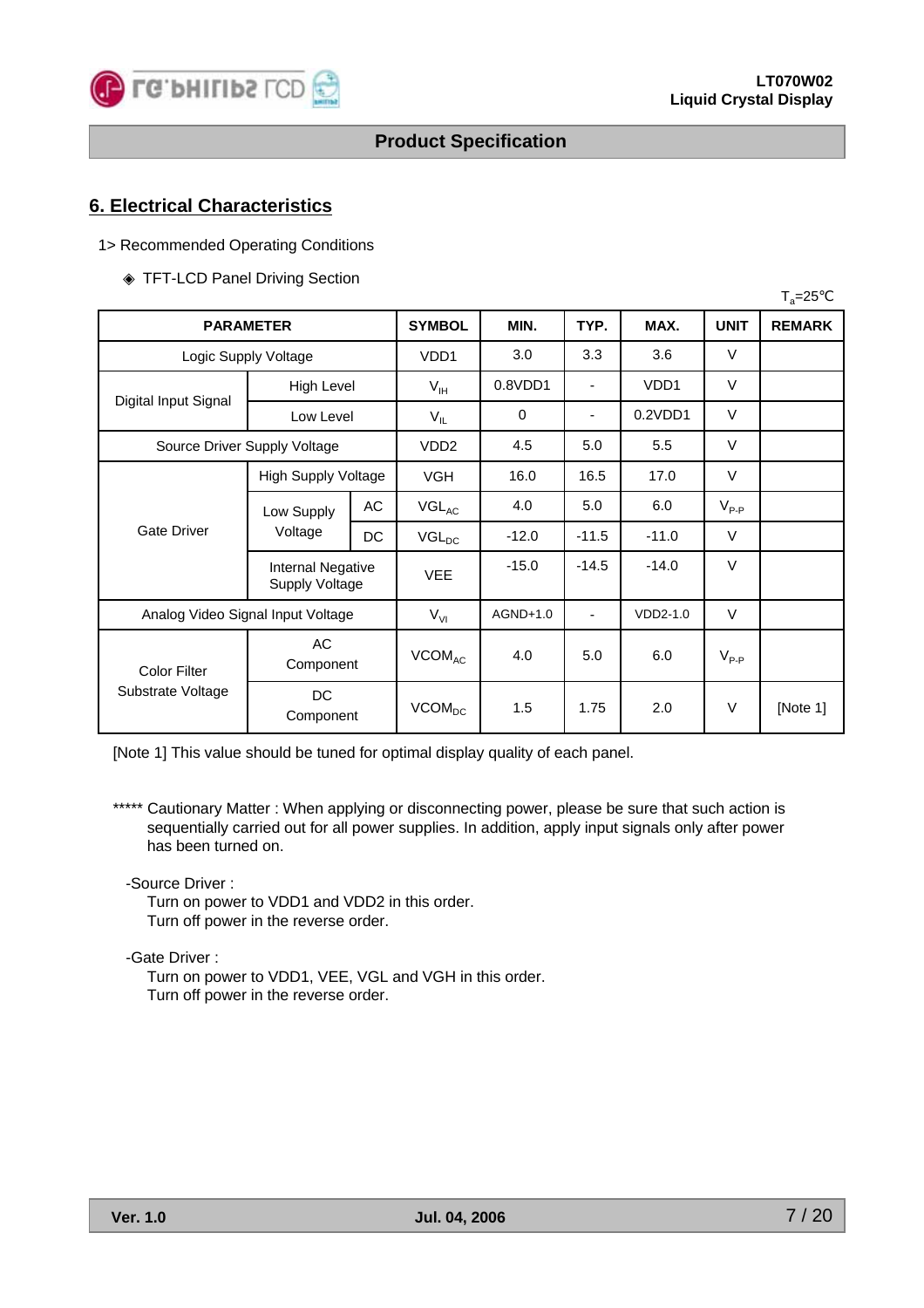

| <b>PARAMETER</b>                                       | <b>SYMBOL</b>    | MIN. | TYP.                     | MAX. | <b>UNIT</b> | <b>REMARK</b>                          |
|--------------------------------------------------------|------------------|------|--------------------------|------|-------------|----------------------------------------|
| Logic Supply Current                                   | $I_{DD1}$        |      | $\overline{\phantom{a}}$ | 5.0  | mA          | $VDD1 = 3.3V$                          |
| Source Driver<br><b>Supply Current</b>                 | I <sub>DD2</sub> |      | $\blacksquare$           | 50   | mA          | $VDD2 = 5.0V$                          |
| Gate Driver Internal<br><b>Negative Supply Current</b> | $I_{EE}$         |      | $\overline{\phantom{a}}$ | 1.5  | mA          | $VEE = -14.5V$                         |
| <b>Gate Driver</b><br><b>High Supply Current</b>       | $I_{GH}$         |      | $\overline{\phantom{a}}$ | 0.5  | mA          | $VGH=16.5V$                            |
| <b>Gate Driver</b><br>Low Supply Current               | l <sub>GL</sub>  |      | $\overline{\phantom{a}}$ | 15   | mArms       | $VGL_{DC} = -11.5V$<br>$VGL_{AC}=5.0V$ |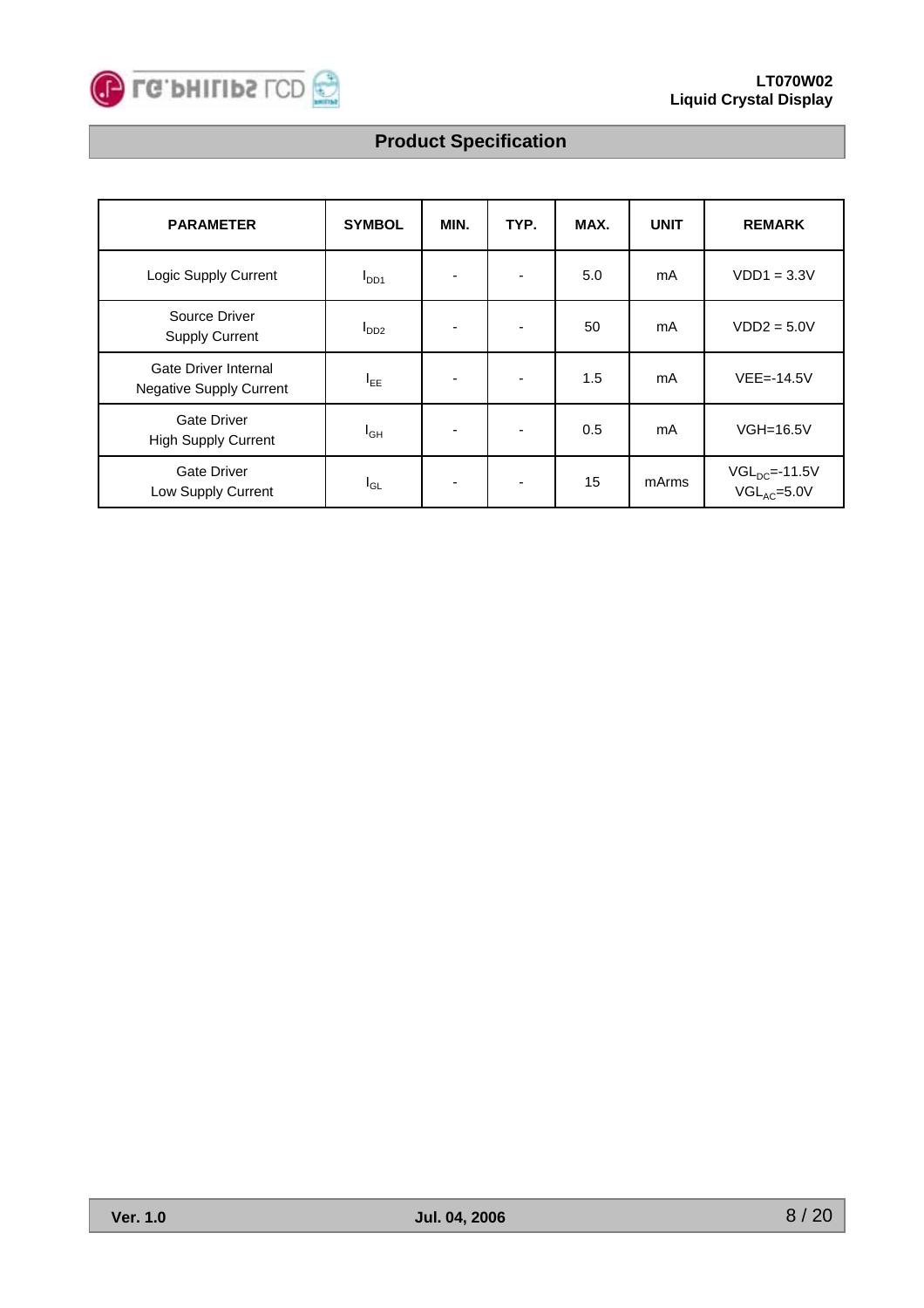

#### 2> Timing Characteristics of input signals

| <b>PARAMETER</b>                           |                                  | <b>SYMBOL</b>             | MIN.         | TYP.                     | MAX.                     | <b>UNIT</b> | <b>REMARK</b>                       |
|--------------------------------------------|----------------------------------|---------------------------|--------------|--------------------------|--------------------------|-------------|-------------------------------------|
|                                            | Clock cycle time                 | Tcph                      | 100          | $\sim$                   | 2000                     | ns          | <b>CPH<sub>n</sub></b>              |
|                                            | CPHn pulse duty                  | Tcwh                      | 40           | $\overline{a}$           | 60                       | $\%$        | CPHn                                |
| $\boldsymbol{\mathsf{S}}$<br>$\Omega$<br>U | CPHn phase delay                 | Tc12<br>Tc23<br>Tc31      | 20           | L,                       | Tcph/2                   | ns          | CPH1-CPH2<br>CPH2-CPH3<br>CPH3-CPH1 |
|                                            | Set-up time of analog<br>signals | Tasu                      | 60           | $\sim$                   | $\overline{\phantom{a}}$ | ns          | VA, VB, VC-CPHn                     |
| ${\bf R}$<br>$\mathbf C$                   | Hold time of analog signals      | Tahd                      | 40           | $\sim$                   | L,                       | ns          | CPHn-VA, VB, VC                     |
| E                                          | STHn set-up time                 | Tsu                       | 20           | $\mathbf{r}$             | $\overline{a}$           | ns          | STHn-CPHn                           |
|                                            | STHn hold time                   | Thd                       | 10           | $\sim$                   | ÷,                       | ns.         | CPHn-STHn                           |
|                                            | Propagation delay of STHn        | Tphl                      | $10\,$       | 35                       | $50\,$                   | ns          | $CL = 25pF$                         |
|                                            | Sample and hold disable<br>time  | Tdis                      | 8            | $\sim$                   | $\overline{\phantom{a}}$ | us          | OE-STHn                             |
|                                            | SOE pulse width                  | Twoe                      | $\mathbf{1}$ | $\sim$                   | $\overline{a}$           | Tcph        |                                     |
|                                            | Clock Pulse High Width           | $\text{PW}_\text{CLK(H)}$ | 500          | $\mathbf{r}$             |                          | ns          |                                     |
|                                            | <b>Clock Pulse Low Width</b>     | $PW_{CLK(L)}$             | 500          | $\overline{\phantom{a}}$ |                          | ns          |                                     |
| $\mathbf G$<br>A                           | Enable Pulse Width               | $\text{PW}_{\text{OE}}$   | 1000         | $\blacksquare$           |                          | ns          |                                     |
| T                                          | <b>Start Pulse Setup Time</b>    | $t_{SETUP1}$              | 200          | $\overline{\phantom{a}}$ |                          | ns          |                                     |
| E                                          | <b>Start Pulse Hold Time</b>     | $t_{HOLD1}$               | 200          | $\mathbf{r}$             |                          | ns          |                                     |
|                                            | Double Scan Setup Time           | $t_{\text{SETUP2}}$       | 200          | $\sim$                   |                          | ns          |                                     |
|                                            | Double Scan Hold Time            | $t_{HOLD2}$               | 200          | $\sim$                   |                          | ns          |                                     |

#### 3> Scanning Mode Selection ( Reference position : @ Input terminal )

| <b>MODE</b>                       | L/R | U/D | <b>STHL</b>   | <b>STHR</b>   | <b>STV</b> | <b>REMARK</b>              |
|-----------------------------------|-----|-----|---------------|---------------|------------|----------------------------|
| Normal Mode                       | н   | н   | Signal Output | Signal Input  | Input      |                            |
| Left/Right Reverse Mode           |     | H   | Signal Input  | Signal Output | Input      | See P.13<br>(the figure of |
| Up/Down Reverse Mode              | н   |     | Signal Output | Signal Input  | Input      | [Note 7-3])                |
| Left/Right & Up/Down Reverse Mode | ┕   |     | Signal Input  | Signal Output | Input      |                            |

\*\*\*\*\* H(High Level) =VDD1 , L(Low Level)=DGND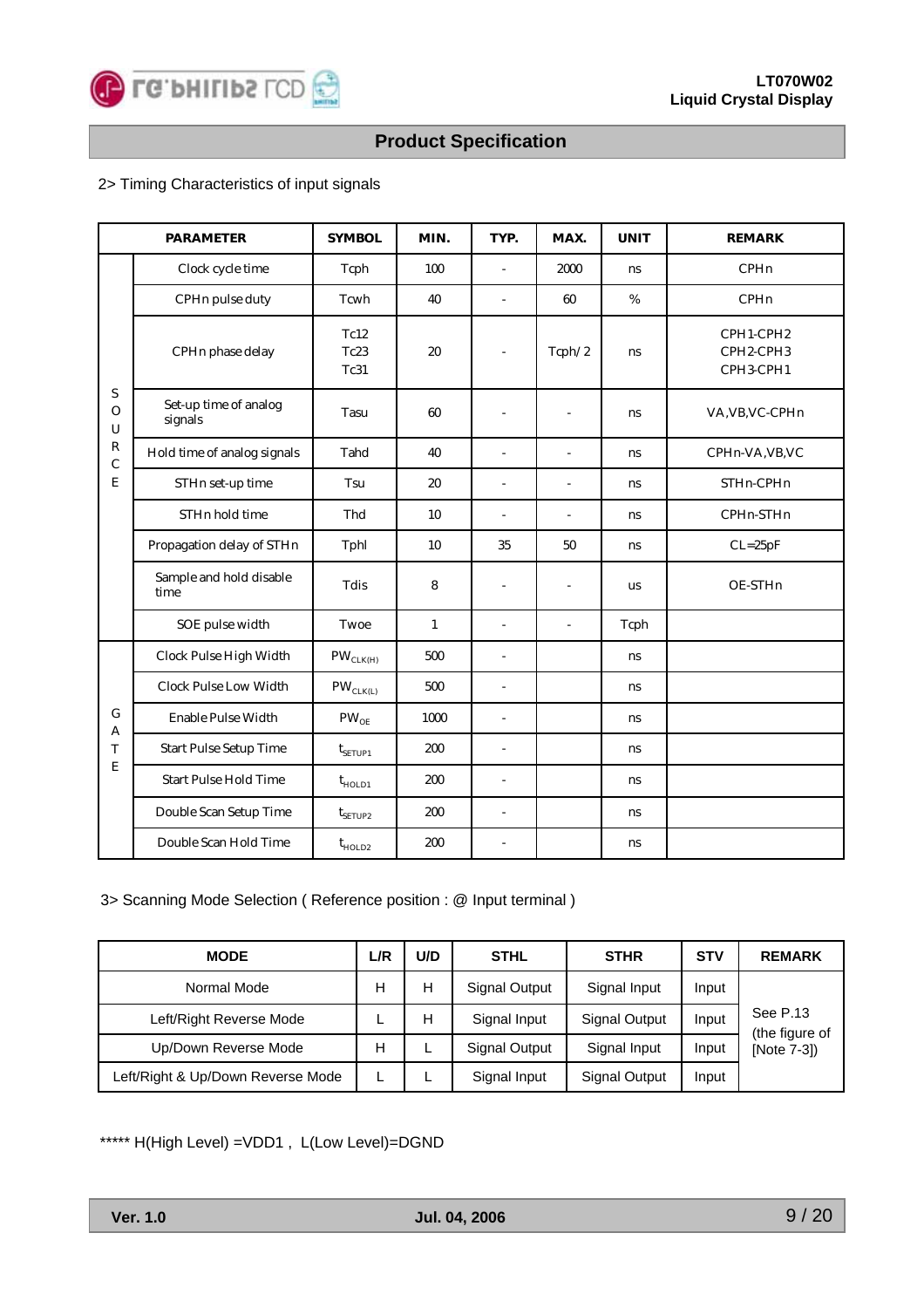

#### **Timing for a Source Driver**



• Remark : The sample-and-hold circuits are switched and the outputs are started with new data at the rising edge of SOE.

**"** For Twoe period, shift register in source driver are reset internally.**"**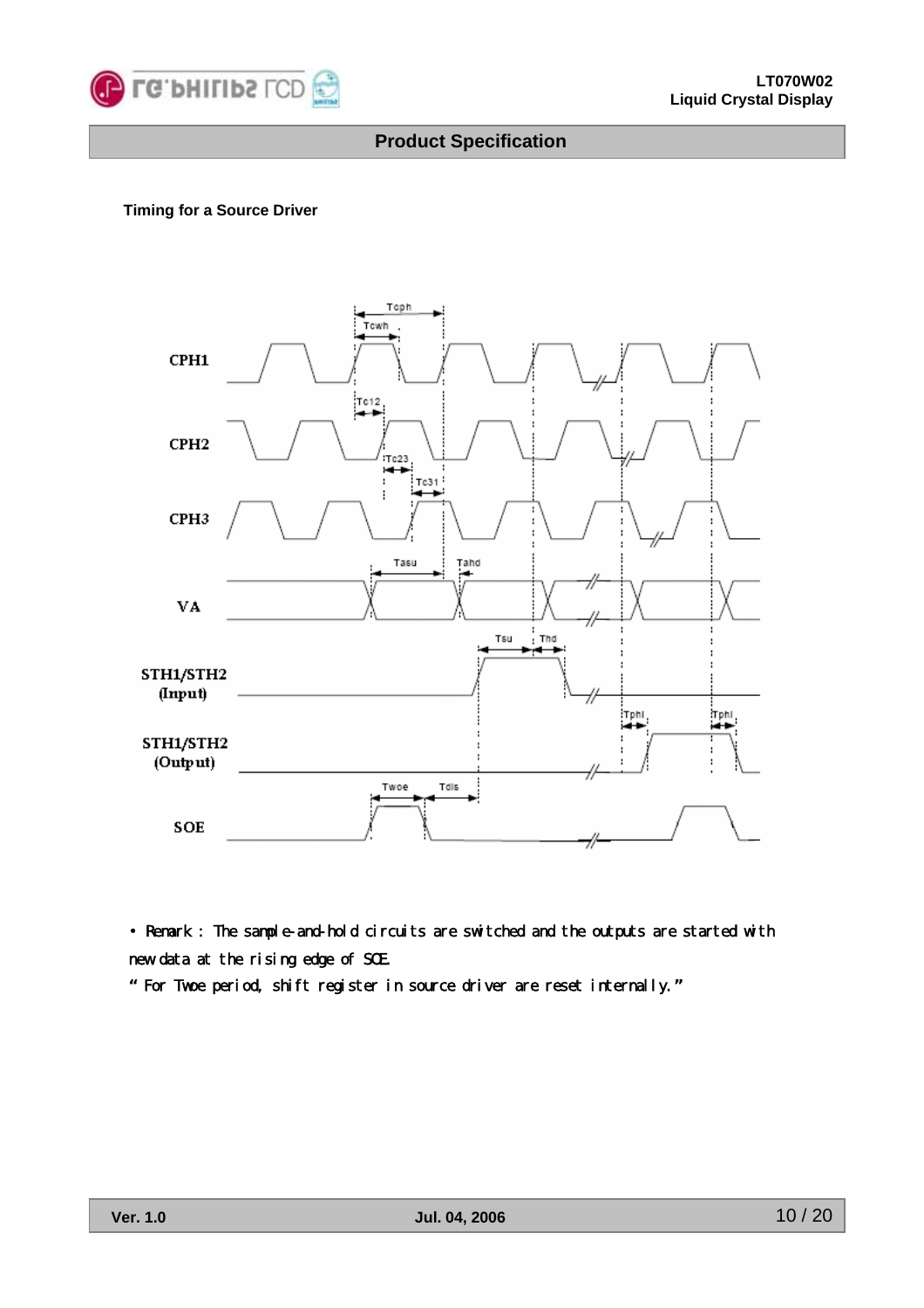



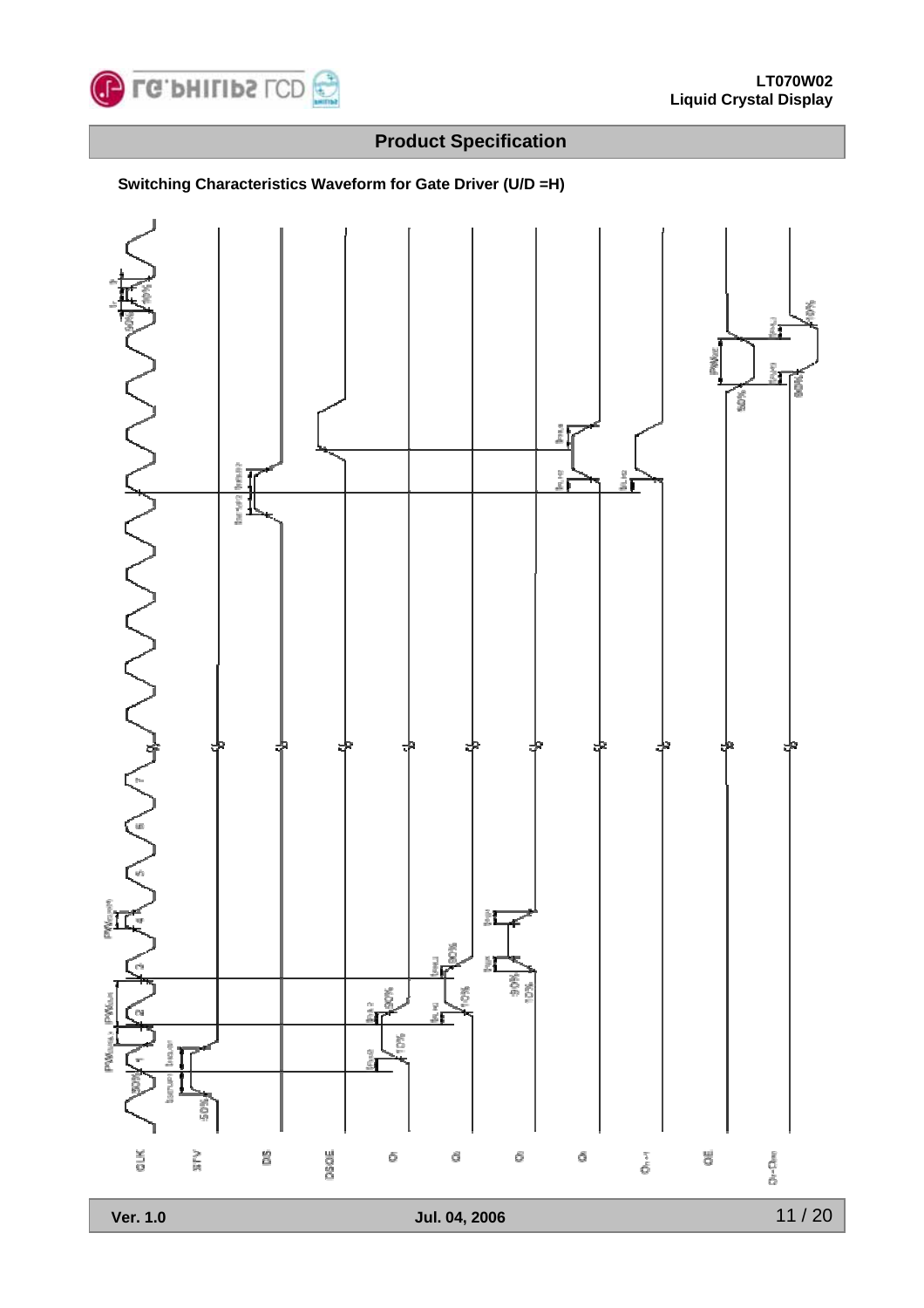

## **7. Electro-optical Characteristics**

|                       |                    |               |                  |       |       |       |             | $T_a = 25$    |  |
|-----------------------|--------------------|---------------|------------------|-------|-------|-------|-------------|---------------|--|
| <b>PARAMETER</b>      |                    | <b>SYMBOL</b> | <b>CONDITION</b> | MIN.  | TYP.  | MAX.  | <b>UNIT</b> | <b>REMARK</b> |  |
| Transmittance         |                    | T             | ٠                | 7.2   | 8.5   | ٠     | $\%$        |               |  |
| <b>Contrast Ratio</b> |                    | CR.           | Optimal          | 300   | 400   | ۰     | -           | [Note 7-2]    |  |
|                       | <b>White Color</b> |               |                  | 0.270 | 0.300 | 0.330 |             |               |  |
| Chromaticity          |                    | $W_{y}$       |                  | 0.304 | 0.334 | 0.364 | ٠           | [Note 7-1]    |  |
|                       | $\phi = 180^\circ$ |               |                  | 60    | 65    | ٠     |             |               |  |
| Viewing               | $\phi = 0^{\circ}$ | r             | CR 10            | 60    | 65    | ٠     |             | [Note 7-2]    |  |
| Angle                 | $\phi = 90^\circ$  | u             |                  | 40    | 45    | ۰     |             | [Note 7-3]    |  |
|                       | $\phi = 270^\circ$ | d             |                  | 50    | 55    |       |             |               |  |
| Response              | Rise               | $\mathsf{r}$  |                  | ۰     | 10    | 20    | ms          |               |  |
| Time                  | Fall               | d             | $=0$             |       | 20    | 30    | ms          | [Note 7-4]    |  |

\*\* All transmissive mode optical characteristics are measured under back light condition. but, following conditions are just "Internal Conditions for Quality Test" of LG.Philips LCD.

< Reference Backlight Unit >

| <b>ITEM</b>  | <b>SYMBOL</b> | MIN. | TYP.  | MAX.                     | <b>UNIT</b>       | <b>REMARK</b>       |
|--------------|---------------|------|-------|--------------------------|-------------------|---------------------|
| Luminance    | $B_4$         |      | 4750  | $\overline{\phantom{0}}$ | cd/m <sup>2</sup> | <b>Center Point</b> |
| White Color  | $\checkmark$  | -    | 0.291 | -                        |                   | <b>Center Point</b> |
| Chromaticity |               |      | 0.297 | $\overline{\phantom{0}}$ |                   | <b>Center Point</b> |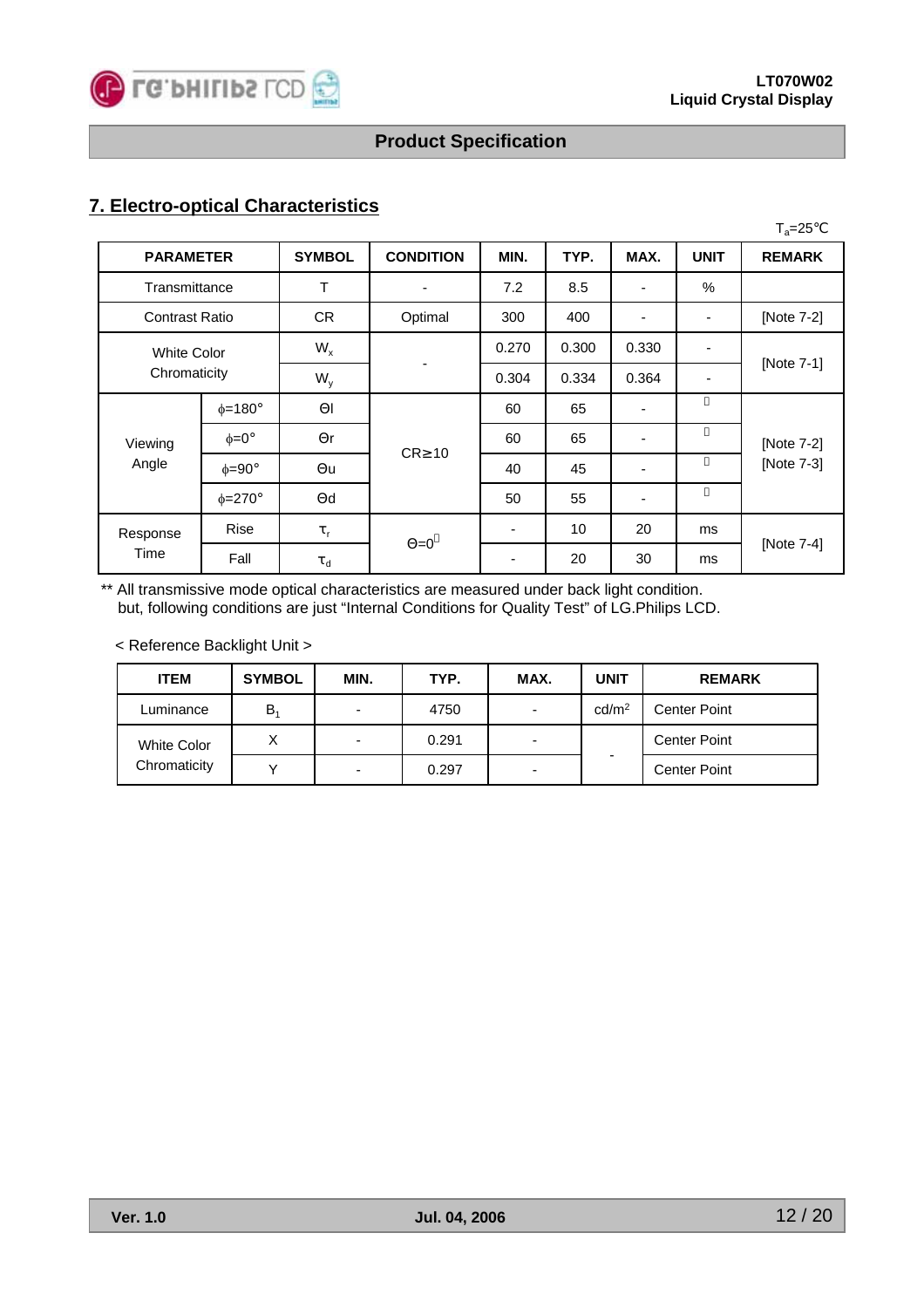



Measuring Condition ; -Measuring surroundings : Dark Room -Measuring temperature :  $T_a = 25$ -Adjust operating voltage to get optimum contrast at the center of the display. -Measured value at the center point of LCD panel after more than 30 minutes while backlight turning on.

[Note 7-1] Measured on the center area of the panel by PHOTO RESEARCH photometer PR-880. [Note 7-2] Contrast ratio is defined as follows ;

Contrast Ratio(CR) = Photo detector output with LCD being "white" Photo detector output with LCD being "black"

[Note 7-3] Viewing angle range is defined as follows;

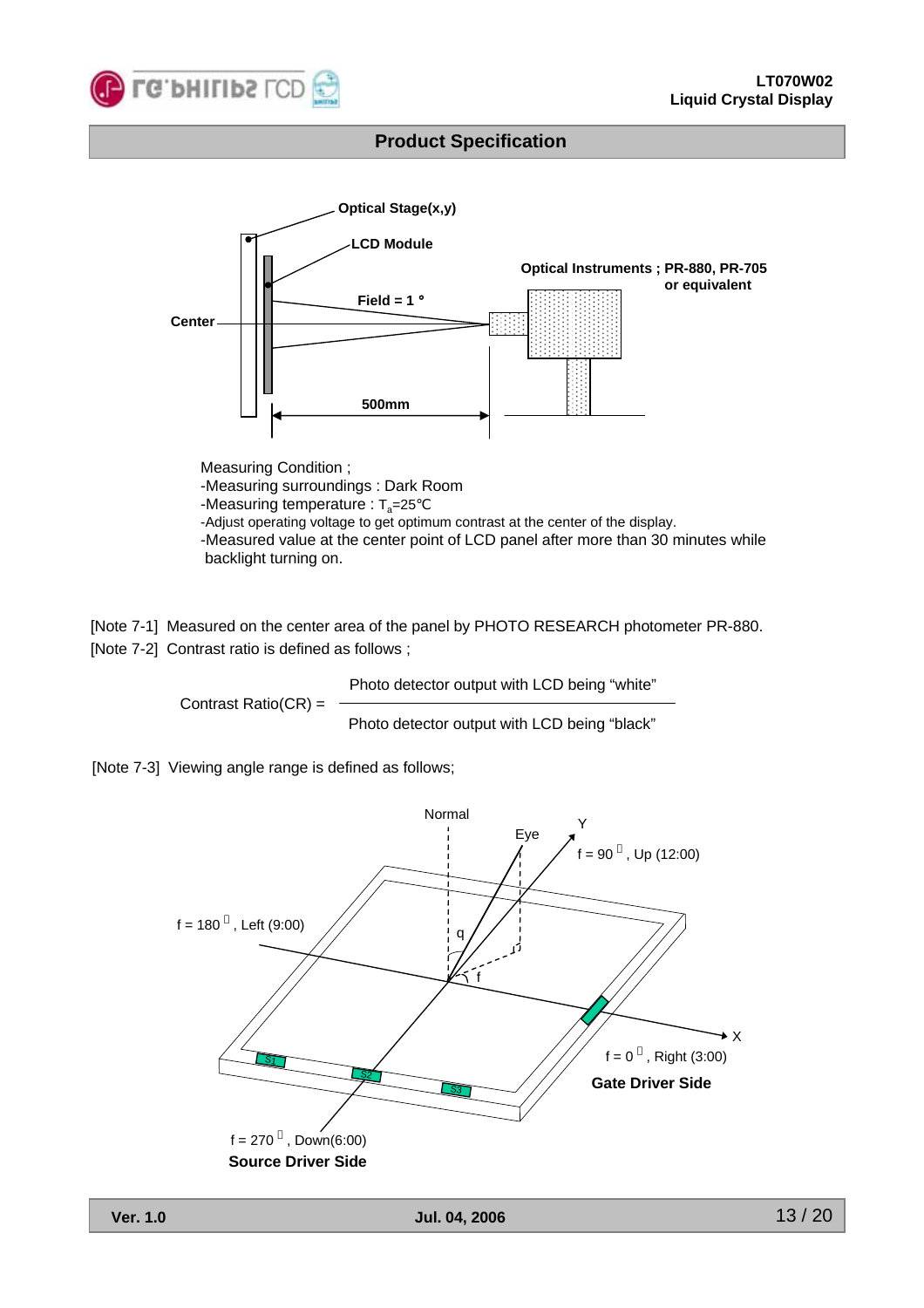

#### [Note 7-4]

Response time is obtained by measuring the transition time of photo detector output, when input signals are applied so as to make the area "black" to and from "white".

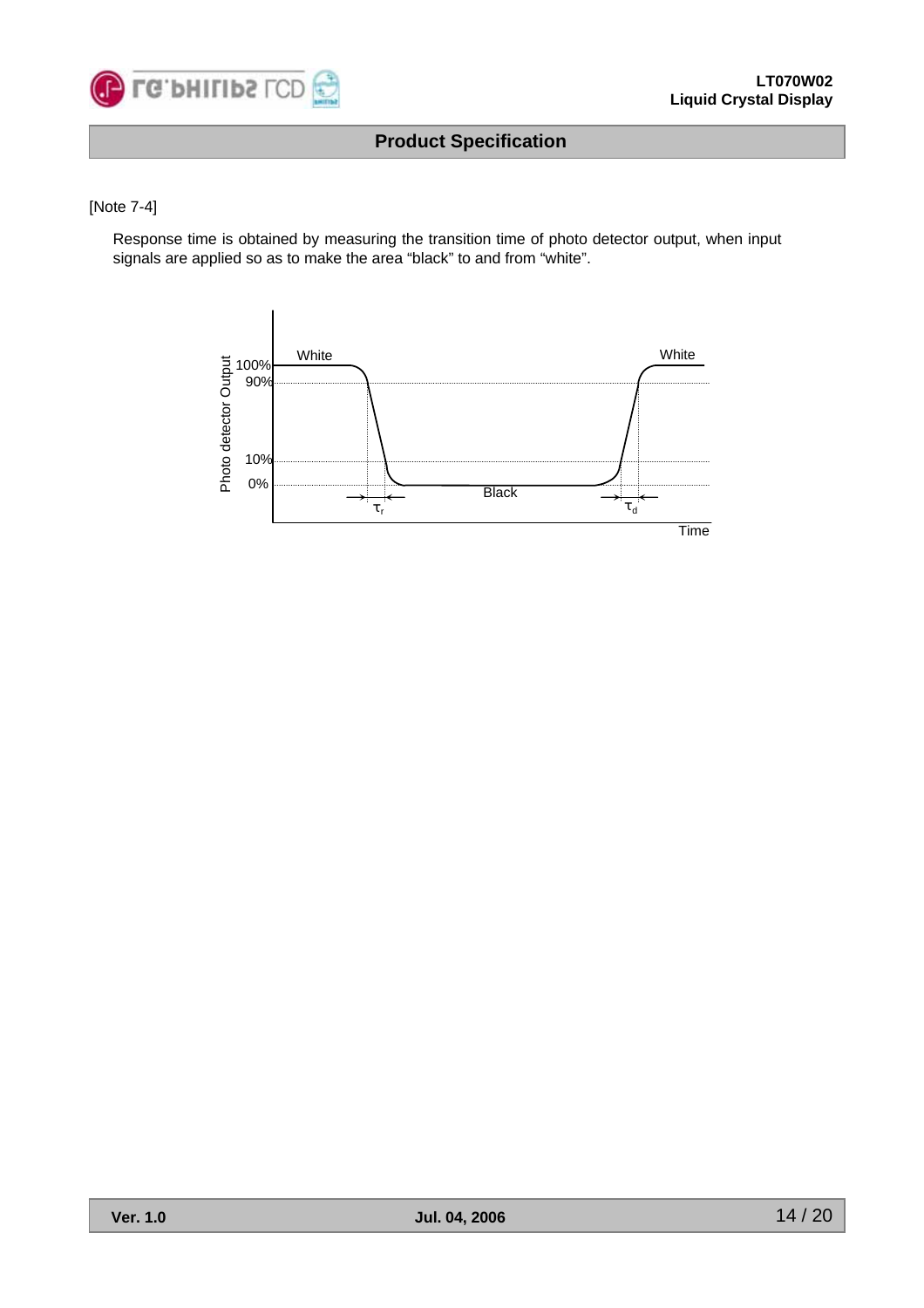

## **8. Mechanical Characteristics**

| <b>PARAMETER</b>         |        | <b>SPECIFICATION</b> | <b>UNIT</b> | <b>REMARK</b> |
|--------------------------|--------|----------------------|-------------|---------------|
|                          | Width  | 162.7                | mm          |               |
| <b>Outline Dimension</b> | Height | 149.4                | mm          |               |
|                          | Depth  | 1.75 (TYP)           | mm          |               |
| Active Display Area      | Width  | 154.08               | mm          |               |
|                          | Height | 86.58                | mm          |               |
| Weight                   |        | 60 (Max.)            | g           |               |
| <b>Surface Treatment</b> |        | Anti-Glare Treatment |             |               |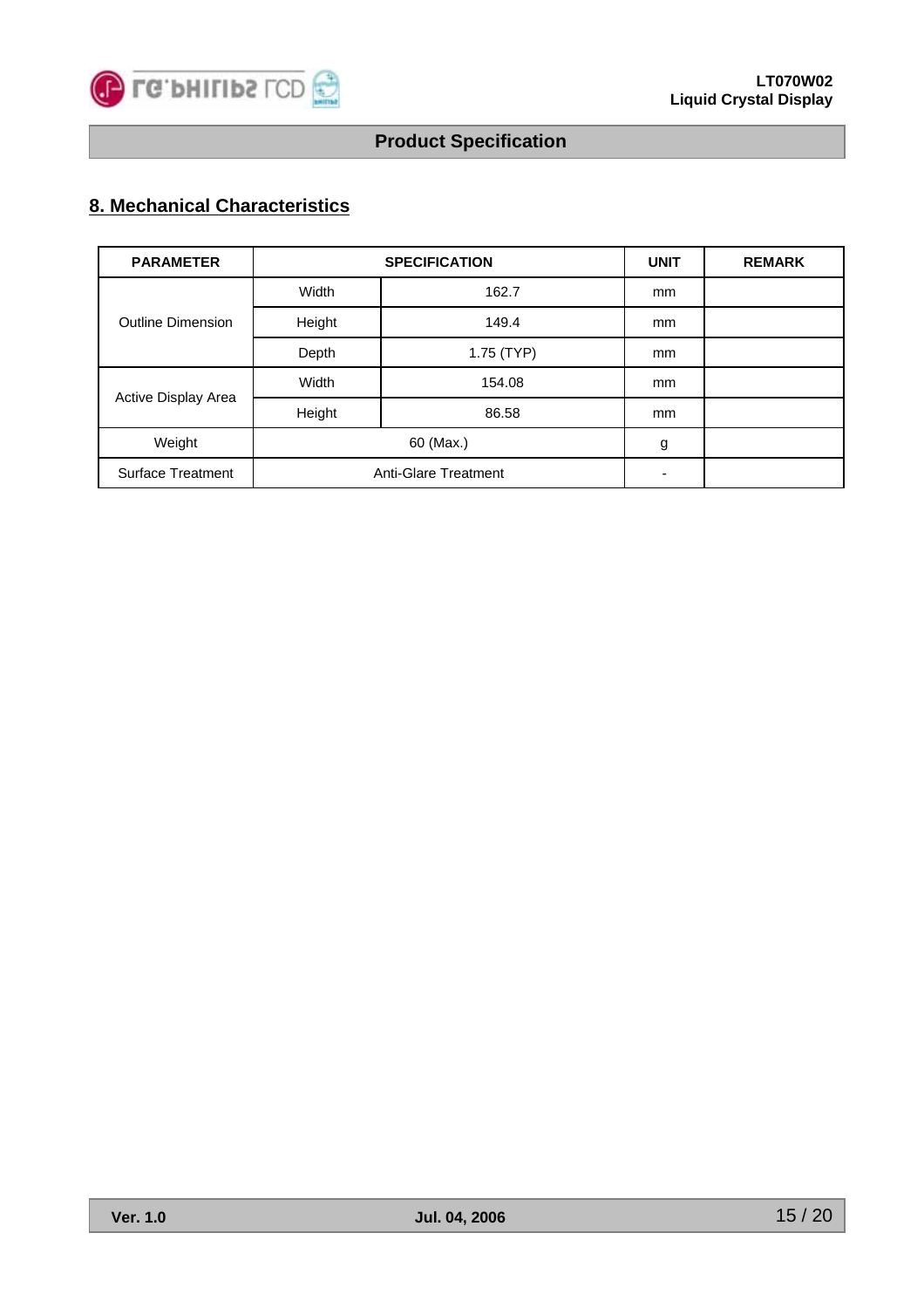

## **[ Outline Dimension ]**

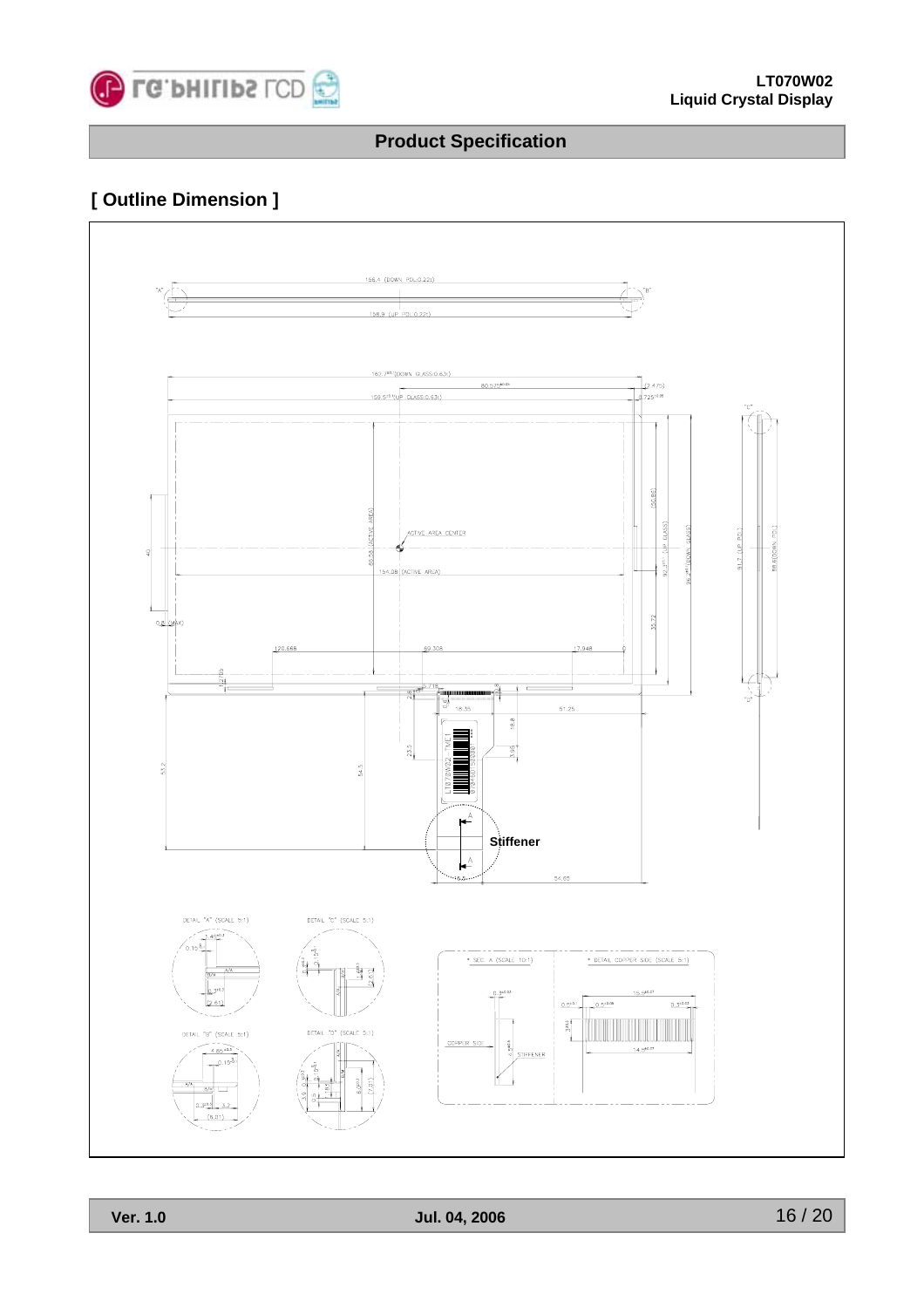![](_page_16_Picture_0.jpeg)

### **9. Reliability Test**

| No. | <b>Test Items</b>                                           | <b>Test Condition</b>                            | REMARK         |
|-----|-------------------------------------------------------------|--------------------------------------------------|----------------|
|     | <b>High Temperature Storage Test</b>                        | 240h<br>Та=60                                    | [Note 9-1,2,3] |
| 2   | Low Temperature Storage Test                                | 240h<br>$Ta = -10$                               | [Note 9-1,2,3] |
| 3   | <b>High Temperature Operation Test</b>                      | $Ta=70$<br>240h                                  | [Note 9-1,2,3] |
| 4   | Low Temperature Operation Test                              | 240h<br>$Ta=-20$                                 | [Note 9-1,2,3] |
| 5   | High Temperature and High Humidity<br><b>Operation Test</b> | 80%RH 240h<br>$Ta=50$                            | [Note 9-1,2,3] |
| 6   | <b>Thermal Shock Test</b>                                   | $(0.5h) \sim 60$<br>$(0.5h) / 100$ cycles<br>-10 |                |

[Note 9-1]  $T_a$  = Ambient Temperature

[Note 9-2] In the Reliability Test, Confirm performance after leaving in room temp.

[Note 9-3] In the standard condition, there shall be no practical problems that may affect the display function.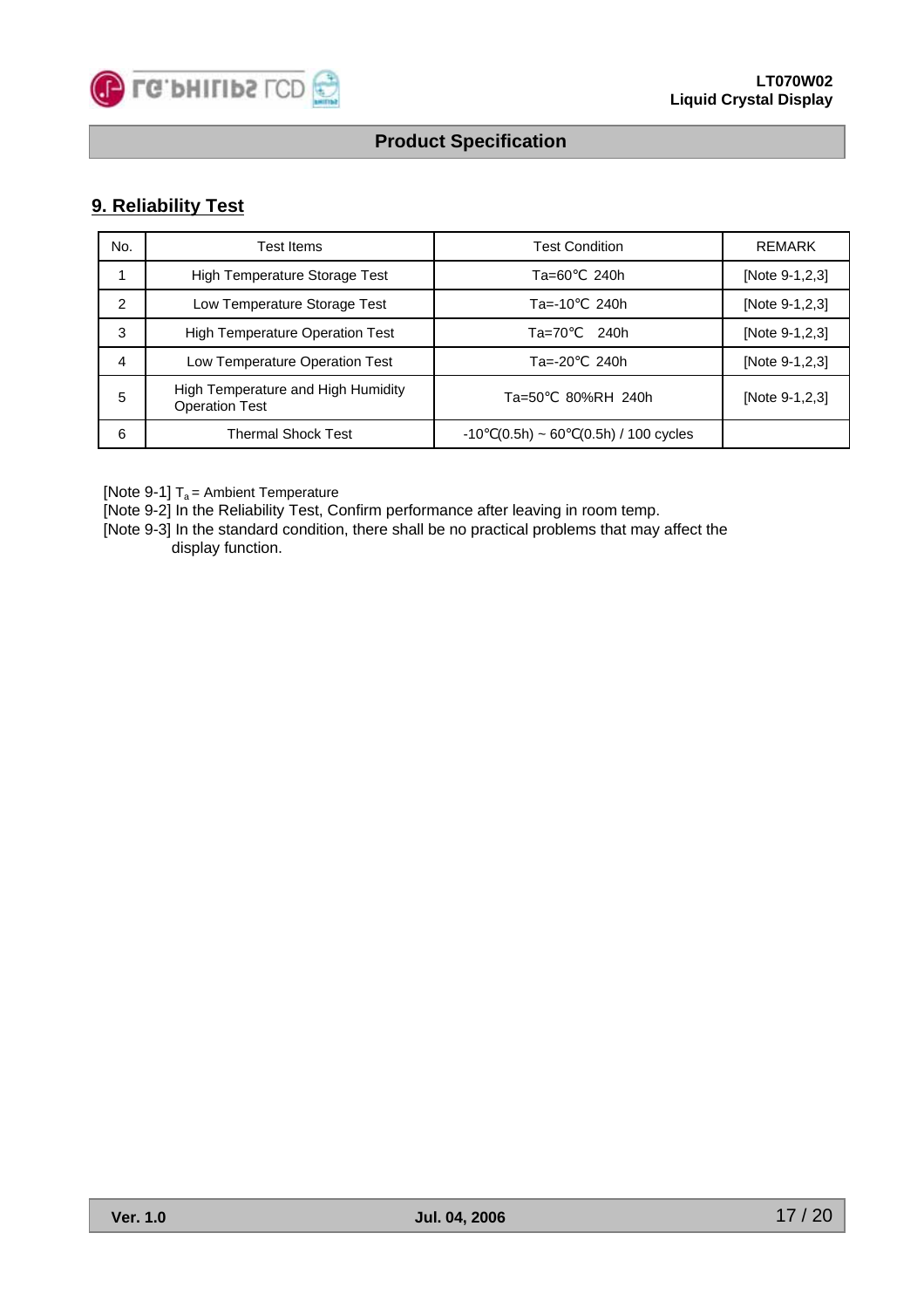![](_page_17_Picture_0.jpeg)

#### **10. Packing**

#### **10-1. Designation of Lot Mark**

a) Lot Mark

![](_page_17_Figure_6.jpeg)

A,B,C : SIZE(INCH) D : YEAR

G : ASSEMBLY CODE H ~ M : SERIAL NO.

E : MONTH F : FACTORY CODE

#### Note

1. YEAR

| Year | 2001 | 2002 | 2003 | 2004 | 2005 | 2006 | 2007 | 2008 | 2009 | 2010 |
|------|------|------|------|------|------|------|------|------|------|------|
| Mark |      |      |      |      |      |      |      |      |      |      |

2. MONTH

| Month | Jan | -<br>Feb | Mar | Apr | May | Jun | Jul | Aug | Sep | Oct | Nov | Dec |
|-------|-----|----------|-----|-----|-----|-----|-----|-----|-----|-----|-----|-----|
| Mark  |     | -        |     |     |     |     |     |     |     |     | ◡   |     |

3. FACTORY CODE

| <b>Factory Code</b> | <b>LPL Gumi</b> | <b>LPL Nanjing</b> | <b>HEESUNG</b> |
|---------------------|-----------------|--------------------|----------------|
| Mark                |                 |                    |                |

4. SERIAL NO.

```
Mark 100001~199999, 200001~299999, 300001~399999, …., A00001~A99999, ….., Z00001~Z99999
```
#### b) Location of Lot Mark

Serial NO. is printed on the label. The label is attached to the backside of the LCD module. This is subject to change without prior notice.

#### **10-2. Packing Form**

- a) Package quantity in one box : 80 pcs
- b) Box Size(mm) : 384(L)×334(W)×191(H)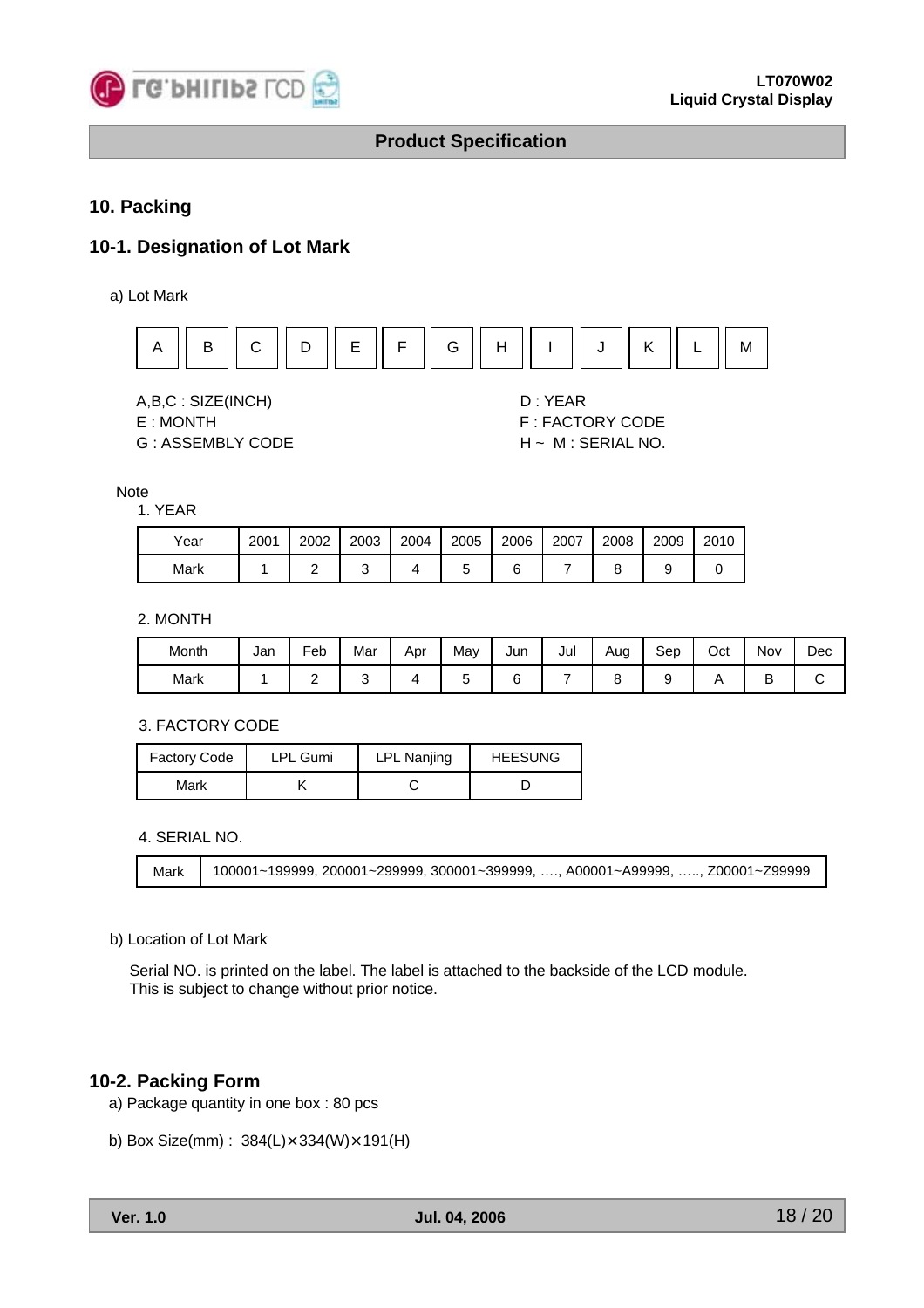![](_page_18_Picture_0.jpeg)

#### **11. PRECAUTIONS**

Please pay attention to the following when you use this TFT LCD COG Assembly(Board Ass'y).

#### **11-1. MOUNTING PRECAUTIONS**

- (1) You must mount a Board Ass'y using packing trays arranged.
- (2) You should consider the mounting structure so that uneven force(ex. Twisted stress) is not applied to the Board Ass'y.

And the case on which a Board Ass'y is mounted should have sufficient strength so that external force is not transmitted directly to the Board Ass'y.

- (3) Please attach a transparent protective plate to the surface in order to protect the polarizer. Transparent protective plate should have sufficient strength in order to the resist external force.
- (4) You should adopt radiation structure to satisfy the temperature specification.
- (5) Acetic acid type and chlorine type materials for the cover case are not describe because the former generates corrosive gas of attacking the polarizer at high temperature and the latter causes circuit break by electro-chemical reaction.
- (6) Do not touch, push or rub the exposed polarizers with glass, tweezers or anything harder than HB pencil lead. And please do not rub with dust clothes with chemical treatment. Do not touch the surface of polarizer for bare hand or greasy cloth.(Some cosmetics are determined to the polarizer.)
- (7) When the surface becomes dusty, please wipe gently with absorbent cotton or other soft materials like chamois soaks with petroleum benzene. Normal-hexane is recommended for cleaning the adhesives used to attach front / rear polarizers. Do not use acetone, toluene and alcohol because they cause chemical damage to the polarizer.
- (8) Wipe off saliva or water drops as soon as possible. Their long time contact with polarizer causes deformations and color fading.
- (9) Do not open the case because inside circuits do not have sufficient strength.

#### **11-2. OPERATING PRECAUTIONS**

- (1) The spike noise causes the mis-operation of circuits. It should be lower than following voltage :  $V=\pm$  200mV(Over and under shoot voltage)
- (2) Response time depends on the temperature.(In lower temperature, it becomes longer.)
- (3) Be careful for condensation at sudden temperature change. Condensation makes damage to polarizer or electrical contacted parts. And after fading condensation, smear or spot will occur.
- (4) When fixed patterns are displayed for a long time, remnant image is likely to occur.
- (5) Sufficient suppression to the electromagnetic interference shall be done by system manufacturers. Grounding and shielding methods may be important to minimize the interference.